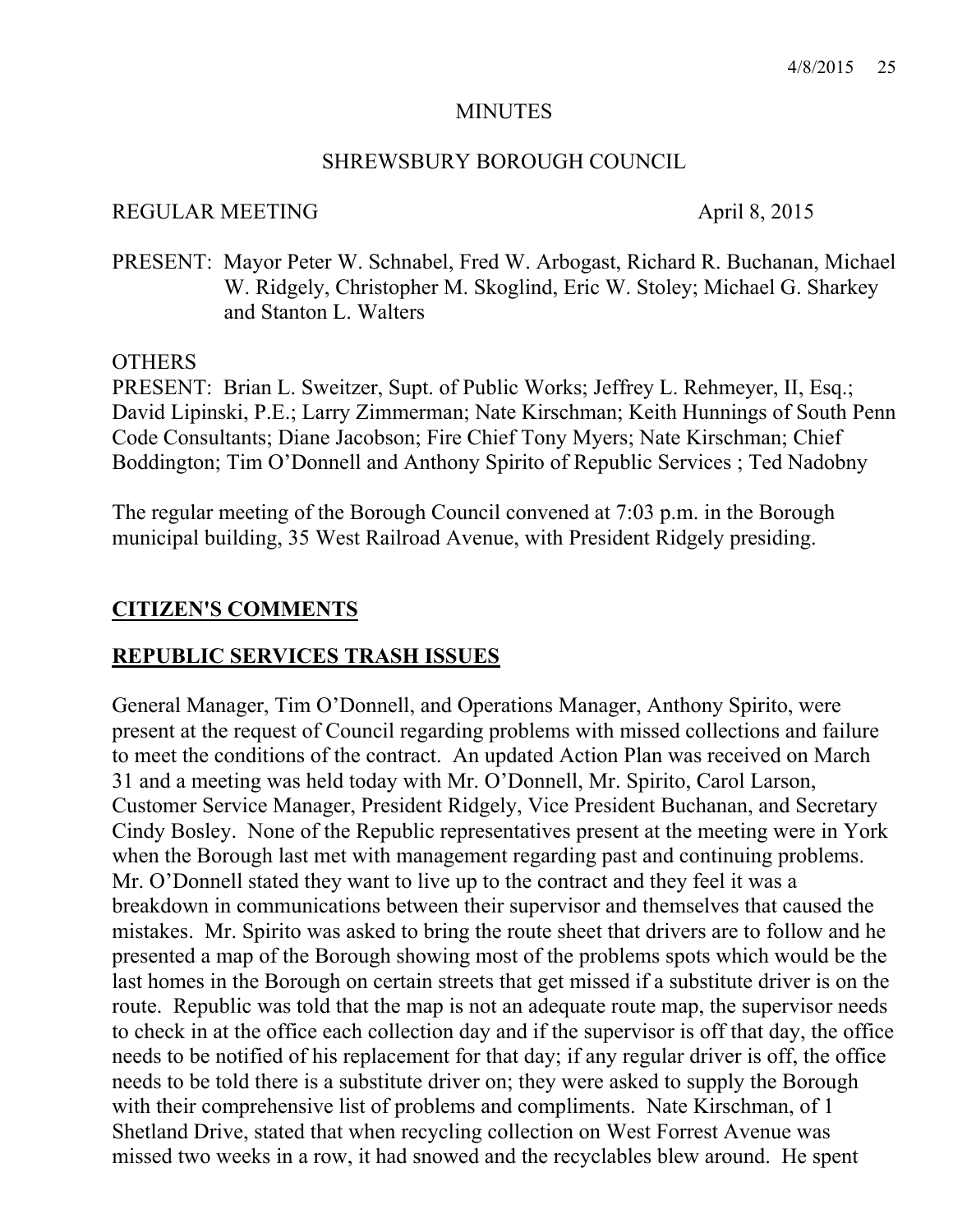time picking up the trash and placing the bins on top of snow banks in the hopes they wouldn't slide off into the street. He stated it is a public safety issue when trash is missed.

Mr. O'Donnell stated that if trash is missed as long as it is called in the next business day by noon, it will be collected that day yet.

C. Skoglind stated that when collection is pushed back to the holiday schedule when it snows, the residents aren't used to the change.

M. Sharkey entered the meeting at 7:17 p.m.

# **EXECUTIVE SESSION**

An executive session was called at 7:20 p.m. to discuss potential litigation, The meeting was reconvened at 7:59 p.m.

Last June, deficiencies were discussed extensively and Bryan Fink of Republic Services acknowledged and agreed that the mistakes were so severe as to justify the imposition of fines for mass violations and even termination of the contract. Mr. Fink also agreed that further problems of the same or a similar nature would warrant the imposition of fines or termination of the agreement. He promised that Republic Services would rectify the problems with the service based on his action plan at that time.

The Borough wishes at this time to continue with the contract.

Sol. Rehmeyer summarized the list of items that the Borough will require of Republic Services based on the contract:

- 1) The map needs to be made more detailed to show more of a route sheet so a substitute driver knows where to turn and where the last customer is on a street;
- 2) Based on the contract, the stop-in time for the supervisor is between 3:00 and 4:00 p.m. so that if the office receives a call about a miss or a problem, the supervisor will still be in town;
- 3) A representative of Republic Services should be at the next several Council meetings to provide updates or to discuss any problems;
- 4) Does Republic Services understand and agree that it has breached the agreement sufficiently already so as to warrant the Borough's imposition of fines and/or termination of the contract? Mr. O'Donnell declined to answer at this time. He stated Republic Services is prepared to accept items 1, 2, and 3 above.

F. Arbogast moved that due to the infractions and mass misses in the past few months, that a fine in the amount of \$2,000.00 be imposed.

R. Buchanan seconded. Roll call vote:

Arbogast yes, in favor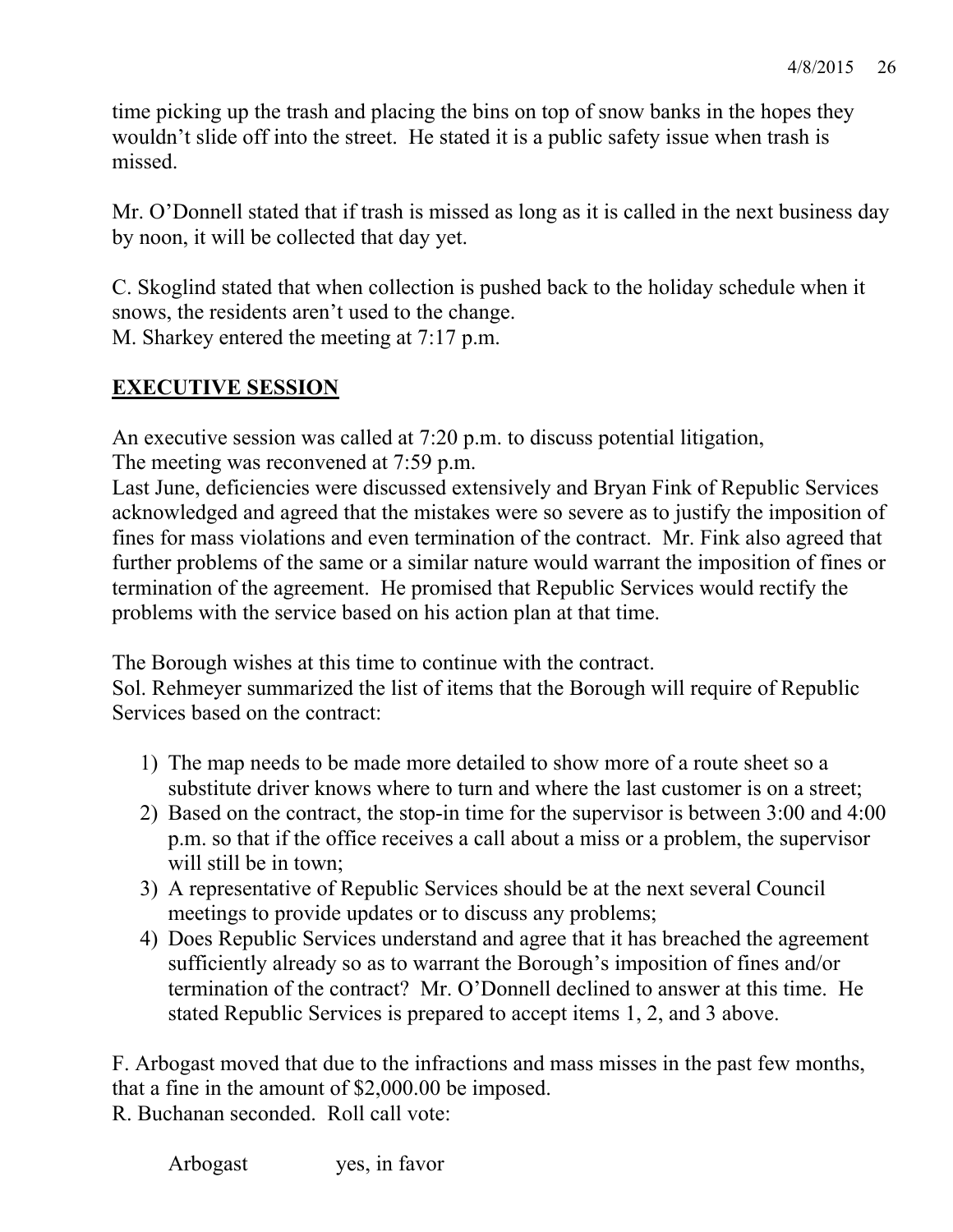| Buchanan | yes, in favor |
|----------|---------------|
| Ridgely  | yes, in favor |
| Sharkey  | yes, in favor |
| Skoglind | yes, in favor |
| Stoley   | yes, in favor |
| Walters  | yes, in favor |

Council felt the fine should have been higher. F. Arbogast stated this is the last time another chance will be given and that he will not be in favor of increasing the fine if infractions continue, but to vote to terminate the contract. E. Stoley stated given the fact that the same street was missed two weeks in a row, that it justifies the fine.

Sol. Rehmeyer stated the deficiencies are enough to warrant termination of the contract. A short summary of the requirements including whether Republic Services accepts the terms of the continuation will be prepared by Sol. Rehmeyer.

# **WELCOME TO NEW COUNCILMAN**

President Ridgely welcomed Stanton Walters to Council and that his Oath of Office and Affidavit of Residency were previously administered.

# **Southern Regional Police Department** – R. Buchanan

Chief Boddington was present. He stated the two new police officers were sworn in. Citations are up due to distractions by cell phones and new technology that allows an officer to run tags to check for any violations such as wrong tags, no insurance, or driving privileges being suspended. Each officer now has his own taser. M. Ridgely stated he attended a Police Commission meeting regarding the passage of the resolution of support but did not have the signed copy to present.

Buck highlighted the report for January, February, and March.

# **Codes Enforcement** – Keith Hunnings

Five permits were issued in March and there was a complaint about the temporary signs put up by Giant at the Shrewsbury Square Shopping Center. After notification to the management, the signs were removed within one day.

# **APPROVAL OF MINUTES**

The minutes of the March 11 meeting were approved by unanimous consent with one amendment which is under the vote for the Council person to replace Carl Munch. The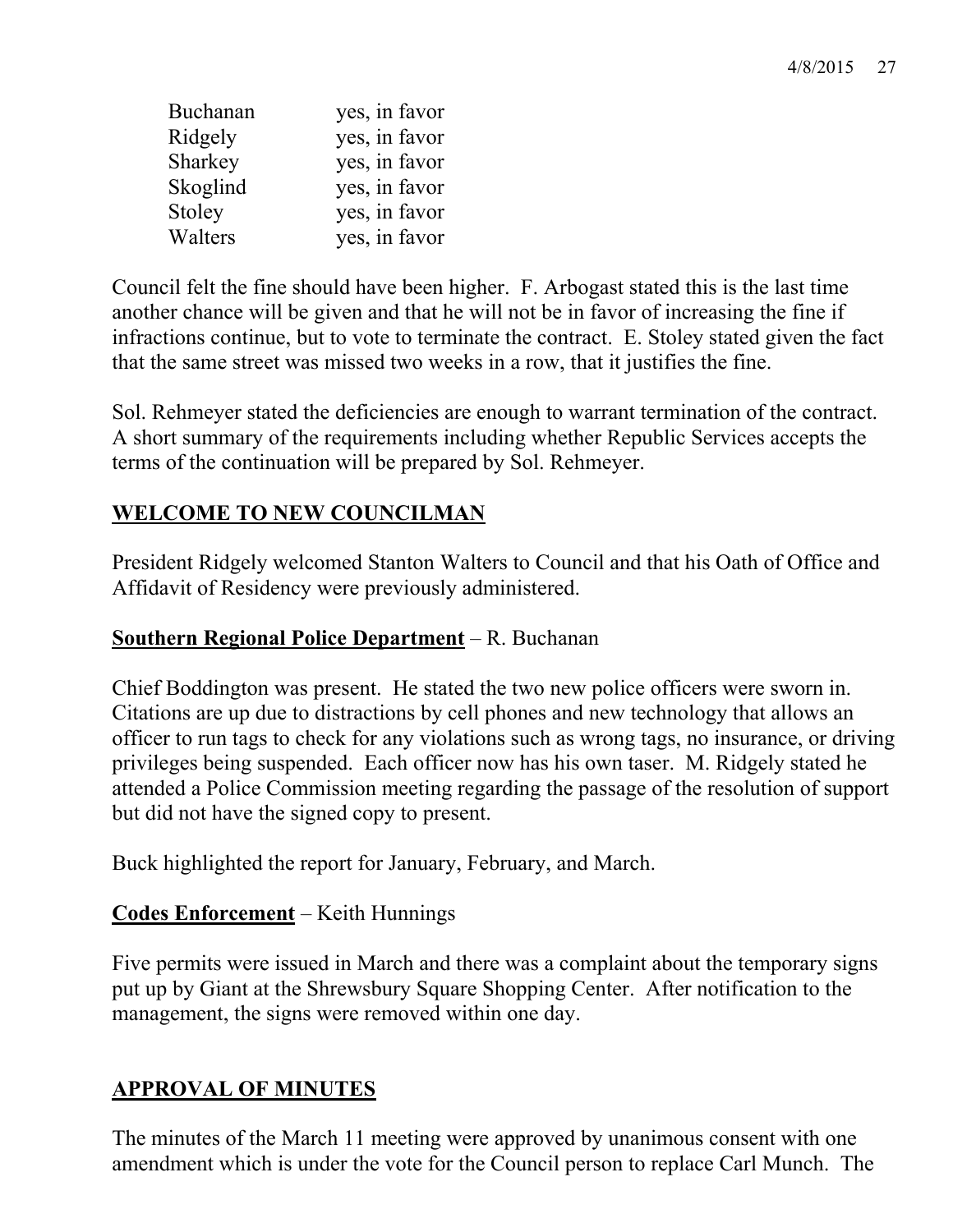vote for Stanton Walters read "3" in favor and it should have been "4". President Ridgely's vote was not counted.

# **APPROVAL OF EXPENDITURES AND REPORT OF ACCOUNTS**

C. Skoglind moved to approve the March expenditures and report of accounts subject to reconciliation of the fire tax income/expense.

E. Stoley seconded. The motion carried with all in favor. The Municipal Authority report was presented for review only.

# **BILL LIST**

The bill list for March was presented: General account: check numbers 12702 thru 12764; Water account: check numbers 5326 thru 5342; Sewer account: check numbers 4968 thru 4977; Highway Aid account: check numbers 900 and 901.

C. Skoglind moved to approve the bill list for March, 2015.

M. Sharkey seconded. The motion carried with all in favor.

# **APPROVAL OF PAYROLL REGISTER**

C. Skoglind moved to approve the March 2, 16, and 30 payroll registers.

F. Arbogast seconded. The motion carried with all in favor.

# **SUBDIVISION & LAND DEVELOPMENT**

Operation and Maintenance Agreement for 9-13 and 15 South Main Street

E. Stoley moved to approve the signing of the operation and maintenance agreement for stormwater management for the adjoining properties that are owned by the same person. R. Buchanan seconded. The motion carried with all in favor.

**Water & Sewer** – Richard R. Buchanan

Winter Weather Water Leaks

The gallons pumped this March (324,484) compared to March of 2014 (288,000) was due to many services freezing and subsequent leaks. A 13,000 gallons per day leak in a service line was discovered on Tuesday with the help of The York Water Company.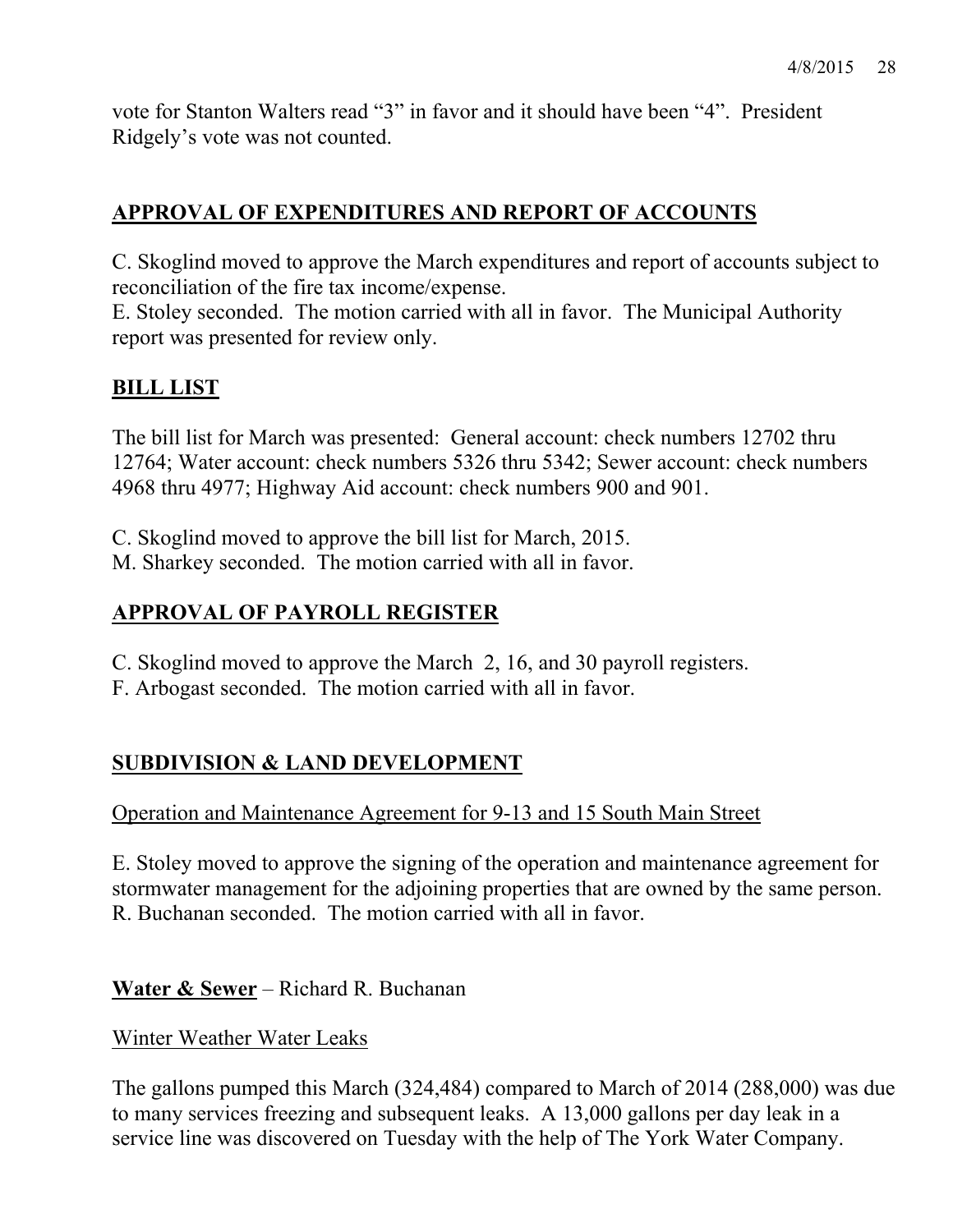## Sewer Grease Shopping Center

Kline's Services will flush and vactor the grease from the sewer line at the Mount Airy Road shopping center. The total costs are \$2,975.00 that includes a \$500.00 first offense fine that will go to New Freedom Borough when the funds are received.

#### Blouse and Smith Wells and the Susquehanna River Basin Commission

Buck submitted his letter about the permit situation and excessive costs. Buck, M. Sharkey and Supt. Sweitzer met with the SRBC on April 1 about the permits. The public hearing will be on April 30 to hear our concerns. The Commission's meeting is on June 4. The amount of \$114,000.00 has been spent to date.

## **Public Roads & Lighting** – Michael G. Sharkey

#### Road Inspection

The Committee will schedule a meeting to inspect the roads.

#### Mount Airy Road Traffic Redesign

A letter was sent asking for the delineators and the shopping center management will be contacted about traffic flow. PennDOT responded that its engineers are studying the redesign.

#### **Public Lands, Buildings and Finance** – Supt. Sweitzer

#### New Playground Equipment

The Girl Scouts will install the new playground equipment on April 17 and 18. The Church of the Latter Day Saints will volunteer time at the playground on April 24 and 25 striping the parking lot, spreading woodcarpet, and raking leaves. The work will save the Public Works approximately 40 man hours.

#### **ENGINEER'S REPORT**

#### Johnson Controls

Site work construction has started.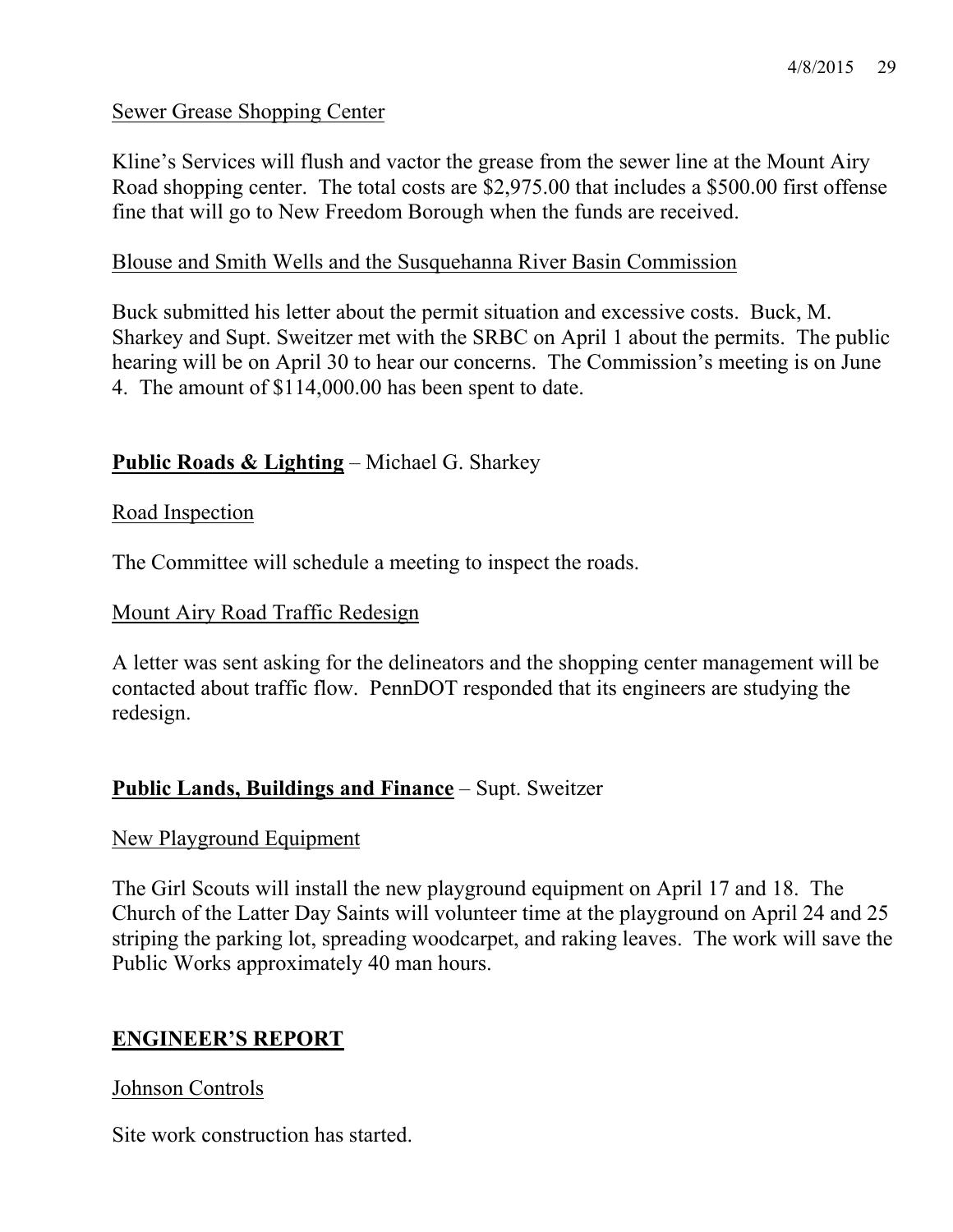## Proportionate Sharing Report

Eng. Holley is reviewing the report and then he will meet with Supt. Sweitzer and New Freedom Borough with concerns.

## Deer Creek Pump Station

Eng. Lipinski's office has developed a different design to provide about triple the storage for the wet well and will triple the response time to about an hour. Surveying is anticipated to start tomorrow, weather permitting.

## South Hill Street Surveying

The surveying is finished and Eng. Lipinski's office will be working on the design and bid documents to replace the water main and services.

## Cloverdale Avenue and Lisburn Avenue Water Main Replacements

The surveying is currently in progress and should be completed next week. The ten inch main and services along Cloverdale Avenue and the six inch main and services on Lisburn Avenue are to be replaced. The service lines will be replaced back to where the existing curb stops are located, some are a good ways up into yards in order to keep connections and future problems to a minimum.

#### Windy Hill Road Sewer Relocation

An invoice was received from PennDOT in the amount of \$33,907.55 and \$28,000.00 of that was for asbestos pipe removal and disposal. An invoice will be sent to PennDOT for the work the Borough did which will offset the invoice from PennDOT. The Borough/Authority will pay around  $$15,000.00 - 17,000.00$ .

# **SOLICITOR'S REPORT**

#### Heathcote Glen II, Phase III Water

Sol. Rehmeyer sent a letter to the Chief Counsel of the Pennsylvania Public Utility Commission to ask for an opinion on providing water service to three additional lots in the Township and he is still waiting on the response. Sol. Rehmeyer is working with Atty. MacNeal on the documents including those to establish a homeowners' association to address billing for water services. The previously approved Water Services Agreement for the original eight lots was signed at the meeting.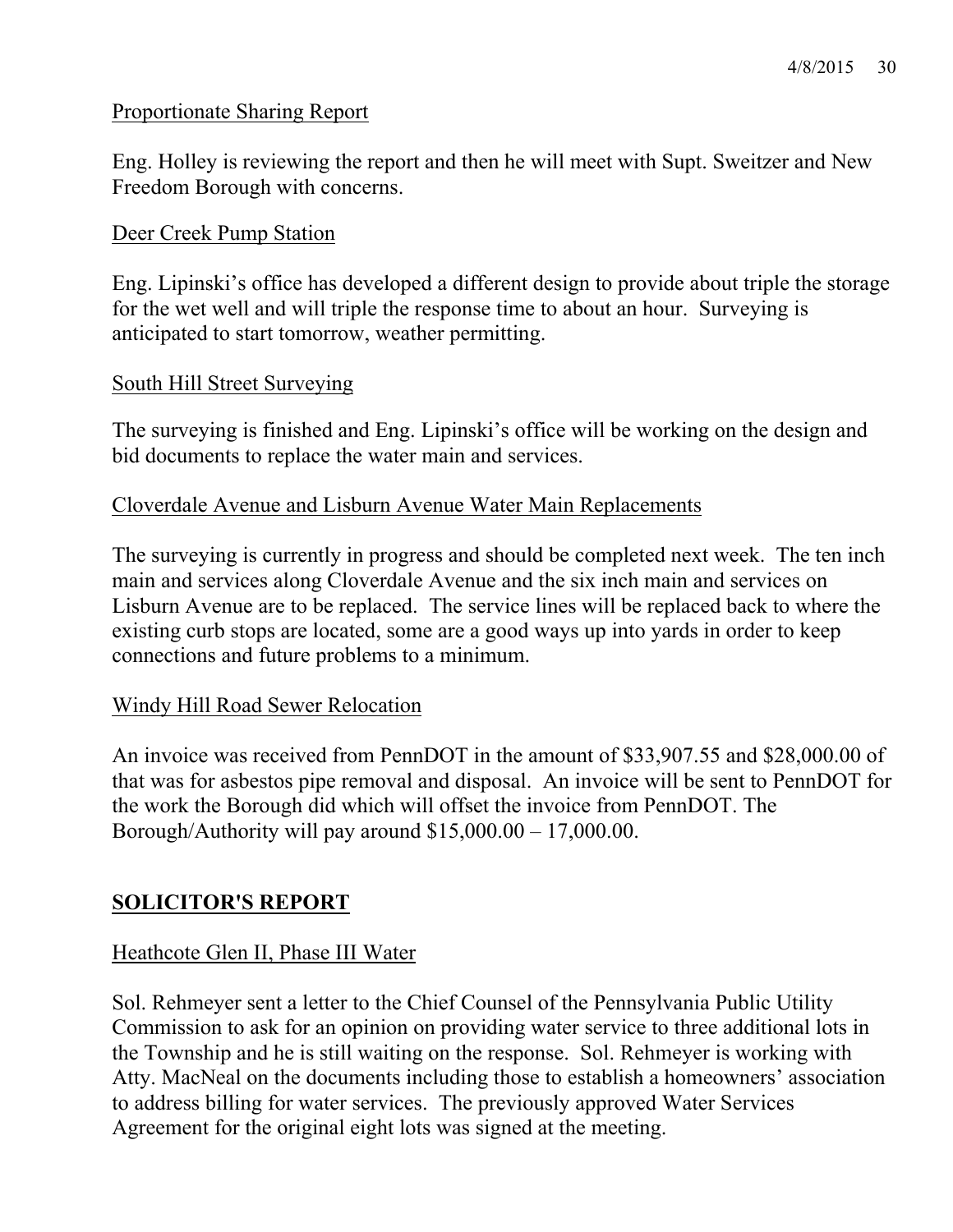## PennDOT Pipe Replacement under I-83

No changes from last month, PennDOT is preparing to bid the pipe replacement project out that is near the Pumphouse wells. PennDOT will provide an emergency preparedness, prevention, and contingency plan, will notify Supt. Sweitzer prior to work and coordinate with him as work progresses and will include the Borough as an additional insured by the contractor along with PennDOT. The contractor who is awarded the bid will be requested to sign an access licensing agreement with the Borough before accessing any property and this agreement will indemnify the Borough and hold it harmless.

#### 95 East Forrest Avenue Land Development

There have been no new developments regarding this plan.

## Ordinance 1970-7 Disorderly Conduct

Pertaining to firearms, a quick review found that most ordinances involving disorderly conduct do not enumerate an exception for discharging a firearm in self-defense. Following brief research, it is the belief that a police officer would not issue a citation for disorderly conduct under these circumstances and, even if an officer did so issue a citation, it's doubtful that a judge would uphold the citation. The Borough should keep this ordinance in mind for future amendments to the ordinances.

#### Municipal Baseball Game

CGA Law Firm will be hosting the game on May 8.

#### 13 Tree Hollow Drive Vacant Property

Neither the estate nor the mortgage company is moving this vacant property forward to be sold. The owner is deceased and the property has been vacant since 2013 and is going into a state of disrepair. The Borough has a lien against the property for mowing. Due to the property being vacant for so long and starting to deteriorate, Council will push the property along to be sold.

E. Stoley moved to authorize Sol. Rehmeyer to update the lien and to start the Sheriff's Sale process that includes issuing a check in the amount of \$3,000.00 for costs, which are reimbursable.

F. Arbogast seconded. The motion carried with all in favor.

# **Public Safety, Welfare and Personnel** – Fred W. Arbogast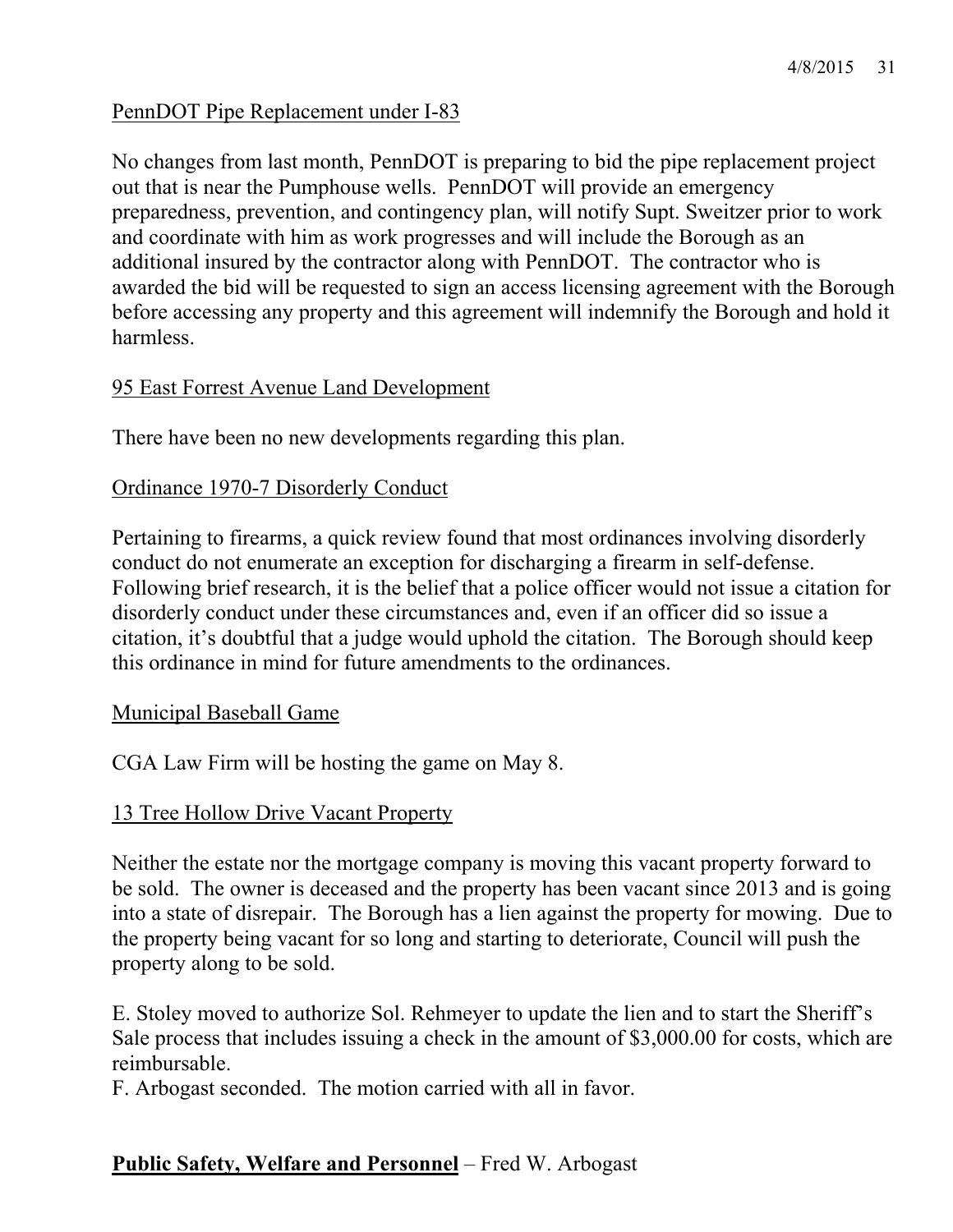#### Resignation by Nate Kirschman as Police Commission Alternate

Nate stated he resigned as the Borough's alternate representative at last week's Commission meeting. Both M. Ridgely and R. Buchanan urged Nate to reconsider and stay on the Commission. He agreed to do so; the matter is tabled.

**Secretary's Report** – Cindy L. Bosley

Liquid Fuels Audit

An auditor will audit the 2014 records this Friday.

#### **York Adams Tax Bureau** – Michael G. Sharkey

The next meeting is at the end of the month. There is an open house coming up and M. Sharkey will provide the dates. C. Skoglind stated no 2015 earned income funds have come in, only prior year funds.

#### **Subdivision, Land Development and Zoning** – Eric W. Stoley

#### **Planning Commission/Regional Planning Commission** – Eric W. Stoley

#### **UNFINISHED BUSINESS**

#### **NEW BUSINESS**

Issue Control Sheet

The sheet was updated accordingly.

#### **COMMUNICATIONS**

#### Donation

President Ridgely thanked Council for the donation the Borough made to the church in memory of his mother-in-law and that it meant a lot since both he and Nancy went there in their early years.

Post Prom Party Donation